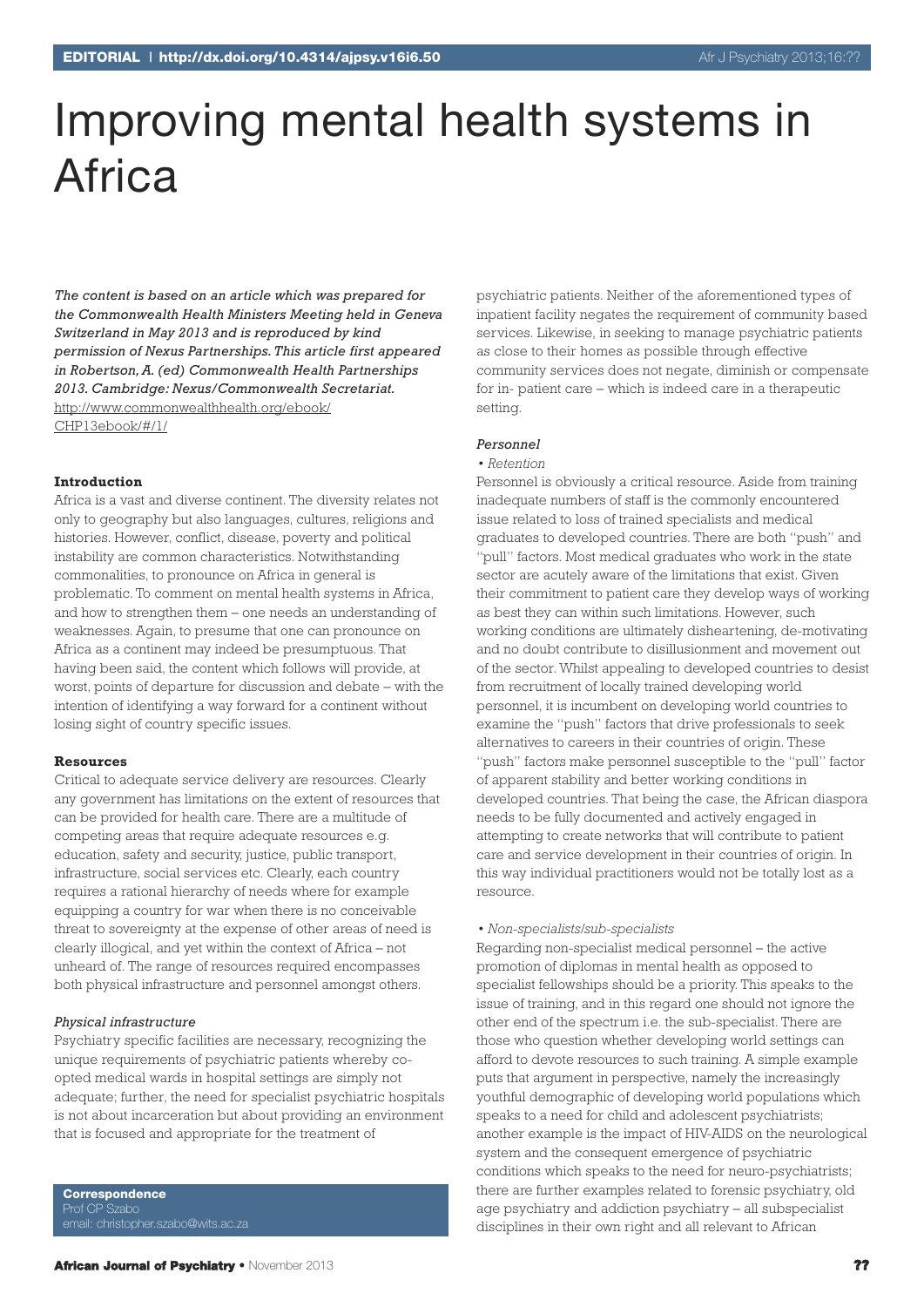countries. Sub- specialists do not only treat selected patients, but also provide the knowledge and clinical experience that serves to train general psychiatrists.

# *• Allied professionals*

Clearly medical specialists form the core of psychiatric services but in developing world settings the lack of adequate numbers of specialists emphasizes the need for and requirement of suitably skilled non specialists as well as allied mental health professionals such as nurses, occupational therapists, social workers and psychologists. Of all medical disciplines, Psychiatry is the one that routinely utilizes a multidisciplinary approach and in so doing provides truly holistic treatment to patients and their families. The extent to which allied professionals are understood to be integral to optimal care cannot be overstated and should be a nonnegotiable requirement.

# *• Task shifting*

In addition, the possibility of "task shifting" needs to be more fully implemented with the appropriate skills acquisition by non-medical health workers. It is not uncommon for services to be predominantly staffed by nurses, with Psychiatry being no exception. Specialist nursing skills are no less important than specialist medical skills. Further, it is not inconceivable that suitably skilled non- health workers and volunteers might be an option for assisting with both de-stigmatization and medication adherence through community based initiatives.

#### *Information technology*

A major concern is the availability of adequate information technology. Appropriate resource provision requires accurate data, in terms of describing services rendered which contributes to defining needs and allocating budget. Fundamentally - what do psychiatric services cost ? Record keeping is critical and encompasses not just informing economic decisions but also has both ethical and legal implications. The possibility of electronic record keeping will allow for more rapid dissemination of patient information between sites, as well as retention of patient information - both of which would contribute to patient care. Whilst the aforementioned relate to institutional requirements, at an individual level the advent of cellular/mobile telephone technology with its rapid uptake in Africa, may offer unique opportunities to enhance patient care e.g. medication compliance.

#### **Medication**

#### *• Access*

The advance of medical science, and in the neurosciences specifically, has witnessed a proliferation of medications targeting mental illness. Whilst the primary aim is the relief of symptoms, there is a need to ensure that this is not at the expense of unwanted and potentially toxic side effects – which might harm the patient directly and/or contribute to nonadherence to medication with consequent inadequate response to treatment. Inherent to the aforementioned are two issues, namely – availability of medication and compliance with prescribed medication. Regarding availability, cost is a significant factor which frequently limits access. Whilst developing world populations often contribute to the testing of new drugs, the eventual cost limits subsequent availability for these same populations. Logistical issues related to medication procurement and supply chain management are vital components of service delivery i.e. ensuring that what is indeed purchased actually reaches the intended sites.

# *• Adherence*

Adherence to medication is a perennial issue, and nonadherence frequently contributes to both recurrence of symptoms and relapse of condition. Ensuring adherence is a multifaceted problem, with psycho-education targeting both patients and their support systems being integral to successful treatment. Allocation of resources needs to be cognizant of such requirements, specifically in terms of both training and availability of staff to deliver this component of an intervention.

## **Stigma**

#### *• Individual*

Most health professionals would instinctively view stigma as a phenomenon affecting individual patients with mental illness who by virtue of their illness experience isolation, rejection or discrimination within broader society. Whilst much effort is devoted to inclusion and attempting to convince those without mental illness to have a non-discriminatory understanding of those who do have mental illness, to date this remains an ongoing pursuit notwithstanding efforts to legislate such attitudes (not least of all in the work domain).

#### *• Institutional*

Beyond the individual, there is much work to be undertaken at an institutional level – to confront institutional stigma. Such stigma is quite possibly more iniquitous in that it sees Psychiatry as a discipline dismissed by fellow professionals and underfunded by government. The approach to confronting such stigma would appear to require professionals who are adequately equipped to effectively motivate for change, not only through direct engagement with government individually and through representative bodies but by linking with NGOs. Two related areas warrant mention i.e. undergraduate and medical internship training.

# *• Training*

There is a need to ensure that adequate and appropriate exposure to psychiatric patients occurs, together with didactic teaching. The curricula of undergraduate medical studies should reflect the importance of mental health as a component of health, which by implication requires not just the promotion of mental health but the treatment of mental illness. Given the increasing burden of mental illness, it is incumbent on medical graduates to have adequate knowledge and skills, which should be further consolidated through dedicated rotations through psychiatric units during their internship years, leading to independent practice as medical practitioners or further training as specialists.

## **Integration**

The concept of integration operates at two levels, that of the patient into their community and that of the patient into the health system. Regarding the former, developed countries around the world have actively promoted a policy of deinstitutionalization with a reduction in both chronic and